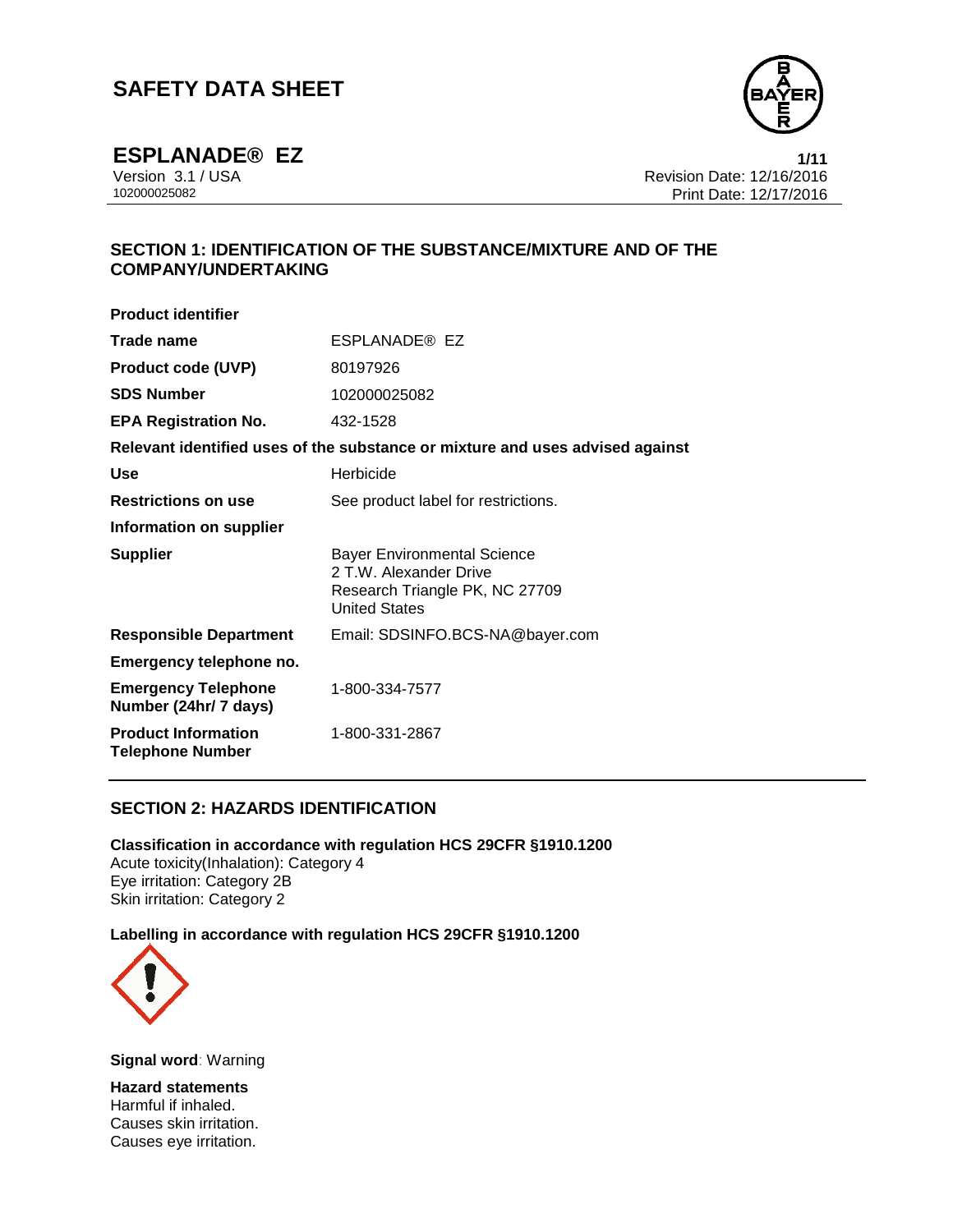

**ESPLANADE® EZ**<br>
Version 3.1 / USA **2/11**<br>
Revision Date: 12/16/2016 Version 3.1 / USA Revision Date: 12/16/2016<br>102000025082<br>Print Date: 12/17/2016 Print Date: 12/17/2016

## **Precautionary statements**

Avoid breathing mist and spray. Use only outdoors or in a well-ventilated area. Wear protective gloves. Wash thoroughly after handling. IF INHALED: Remove person to fresh air and keep comfortable for breathing. Call a POISON CENTER/doctor/physician if you feel unwell. IF ON SKIN: Wash with plenty of water/ soap. Specific treatment (see supplemental first aid instructions on this label). If skin irritation occurs: Get medical advice/ attention. Take off contaminated clothing and wash before reuse. IF IN EYES: Rinse cautiously with water for several minutes. Remove contact lenses, if present and easy to do. Continue rinsing. If eye irritation persists: Get medical advice/ attention.

## **Hazards Not Otherwise Classified (HNOC)**

No health hazards not otherwise classified. No physical hazards not otherwise classified.

# **SECTION 3: COMPOSITION/INFORMATION ON INGREDIENTS**

**Hazardous Component Name CAS-No. Concentration % by weight** Indaziflam 950782-86-2 0.089 Diquat dibromide 6.89 and the set of the set of the set of the set of the set of the set of the set of the set of the set of the set of the set of the set of the set of the set of the set of the set of the set of the set o Glyphosate, isopropylamine salt 38641-94-0 38641-94-0

# **SECTION 4: FIRST AID MEASURES**

#### **Description of first aid measures**

| <b>General advice</b> | When possible, have the product container or label with you when<br>calling a poison control center or doctor or going for treatment.                                                                                            |
|-----------------------|----------------------------------------------------------------------------------------------------------------------------------------------------------------------------------------------------------------------------------|
| <b>Inhalation</b>     | Move to fresh air. If person is not breathing, call 911 or an ambulance,<br>then give artificial respiration, preferably mouth-to-mouth if possible.<br>Call a physician or poison control center immediately.                   |
| <b>Skin contact</b>   | Take off contaminated clothing and shoes immediately. Wash off<br>immediately with plenty of water for at least 15 minutes. Call a<br>physician or poison control center immediately.                                            |
| Eye contact           | Hold eye open and rinse slowly and gently with water for 15-20<br>minutes. Remove contact lenses, if present, after the first 5 minutes,<br>then continue rinsing eye. Call a physician or poison control center<br>immediately. |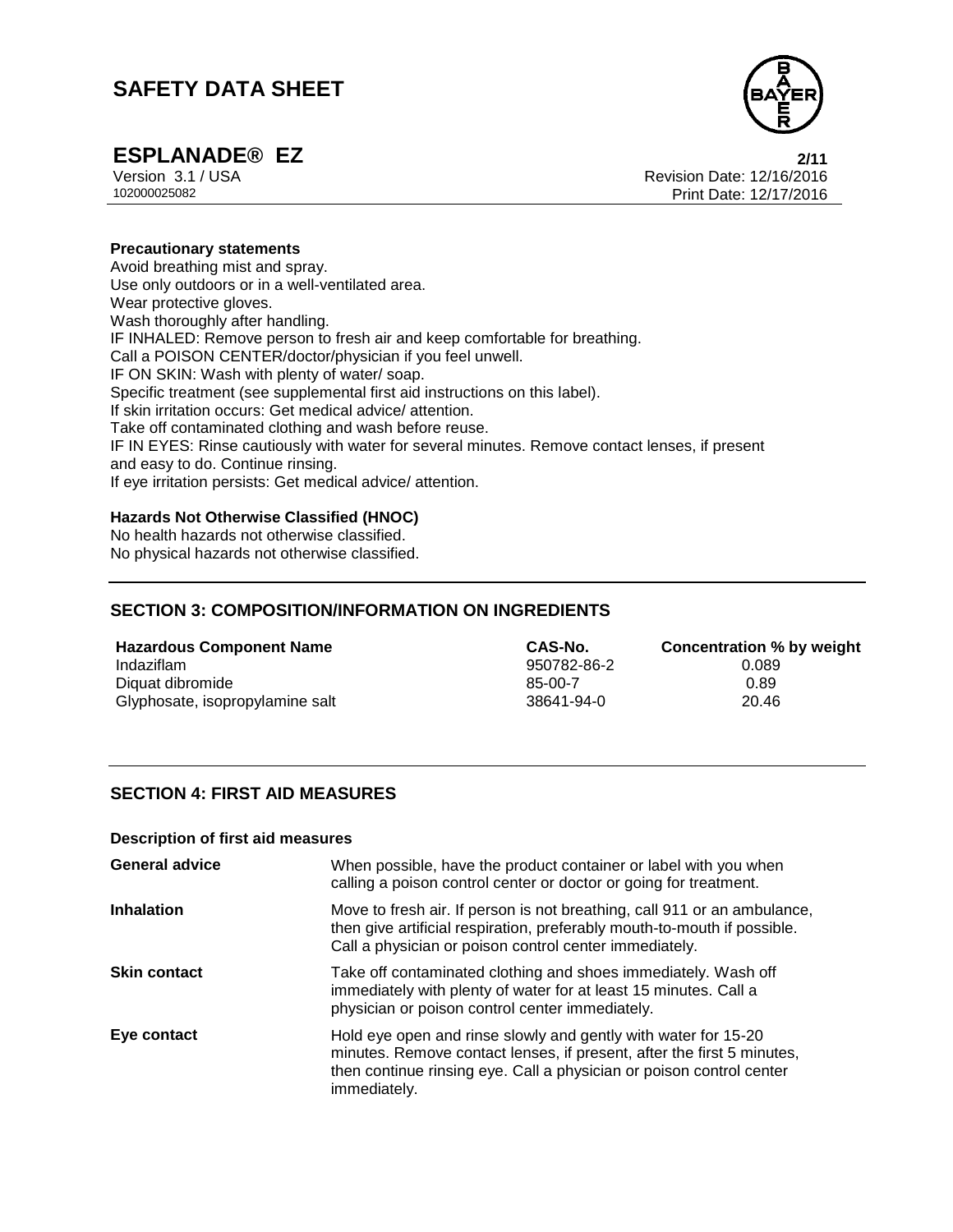

**ESPLANADE® EZ**<br>Version 3.1 / USA **3/11**<br>Revision Date: 12/16/2016 Version 3.1 / USA Revision Date: 12/16/2016 Print Date: 12/17/2016

| Ingestion                                                                  | Call a physician or poison control center immediately. Rinse out mouth<br>and give water in small sips to drink. DO NOT induce vomiting unless<br>directed to do so by a physician or poison control center. Never give<br>anything by mouth to an unconscious person. Do not leave victim<br>unattended. |  |
|----------------------------------------------------------------------------|-----------------------------------------------------------------------------------------------------------------------------------------------------------------------------------------------------------------------------------------------------------------------------------------------------------|--|
| Most important symptoms and effects, both acute and delayed                |                                                                                                                                                                                                                                                                                                           |  |
| <b>Symptoms</b>                                                            | To date no symptoms are known.                                                                                                                                                                                                                                                                            |  |
| Indication of any immediate medical attention and special treatment needed |                                                                                                                                                                                                                                                                                                           |  |
| <b>Treatment</b>                                                           | Appropriate supportive and symptomatic treatment as indicated by the<br>patient's condition is recommended. There is no specific antidote.                                                                                                                                                                |  |

# **SECTION 5: FIREFIGHTING MEASURES**

| <b>Extinguishing media</b>                                         |                                                                                                                                                                                                                                                                                   |
|--------------------------------------------------------------------|-----------------------------------------------------------------------------------------------------------------------------------------------------------------------------------------------------------------------------------------------------------------------------------|
| <b>Suitable</b>                                                    | Water spray, Foam, Carbon dioxide (CO2), Dry chemical                                                                                                                                                                                                                             |
| <b>Unsuitable</b>                                                  | None known.                                                                                                                                                                                                                                                                       |
| <b>Special hazards arising</b><br>from the substance or<br>mixture | Dangerous gases are evolved in the event of a fire.                                                                                                                                                                                                                               |
| <b>Advice for firefighters</b>                                     |                                                                                                                                                                                                                                                                                   |
| <b>Special protective</b><br>equipment for firefighters            | Firefighters should wear NIOSH approved self-contained breathing<br>apparatus and full protective clothing.                                                                                                                                                                       |
| <b>Further information</b>                                         | Keep out of smoke. Fight fire from upwind position. Cool closed<br>containers exposed to fire with water spray. Do not allow run-off from<br>fire fighting to enter drains or water courses. Whenever possible,<br>contain fire-fighting water by diking area with sand or earth. |
| <b>Flash point</b><br><b>Auto-ignition temperature</b>             | $>93.4$ °C<br>No data available                                                                                                                                                                                                                                                   |
| <b>Lower explosion limit</b>                                       | No data available                                                                                                                                                                                                                                                                 |
| <b>Upper explosion limit</b>                                       | No data available                                                                                                                                                                                                                                                                 |
| <b>Explosivity</b>                                                 | Not applicable                                                                                                                                                                                                                                                                    |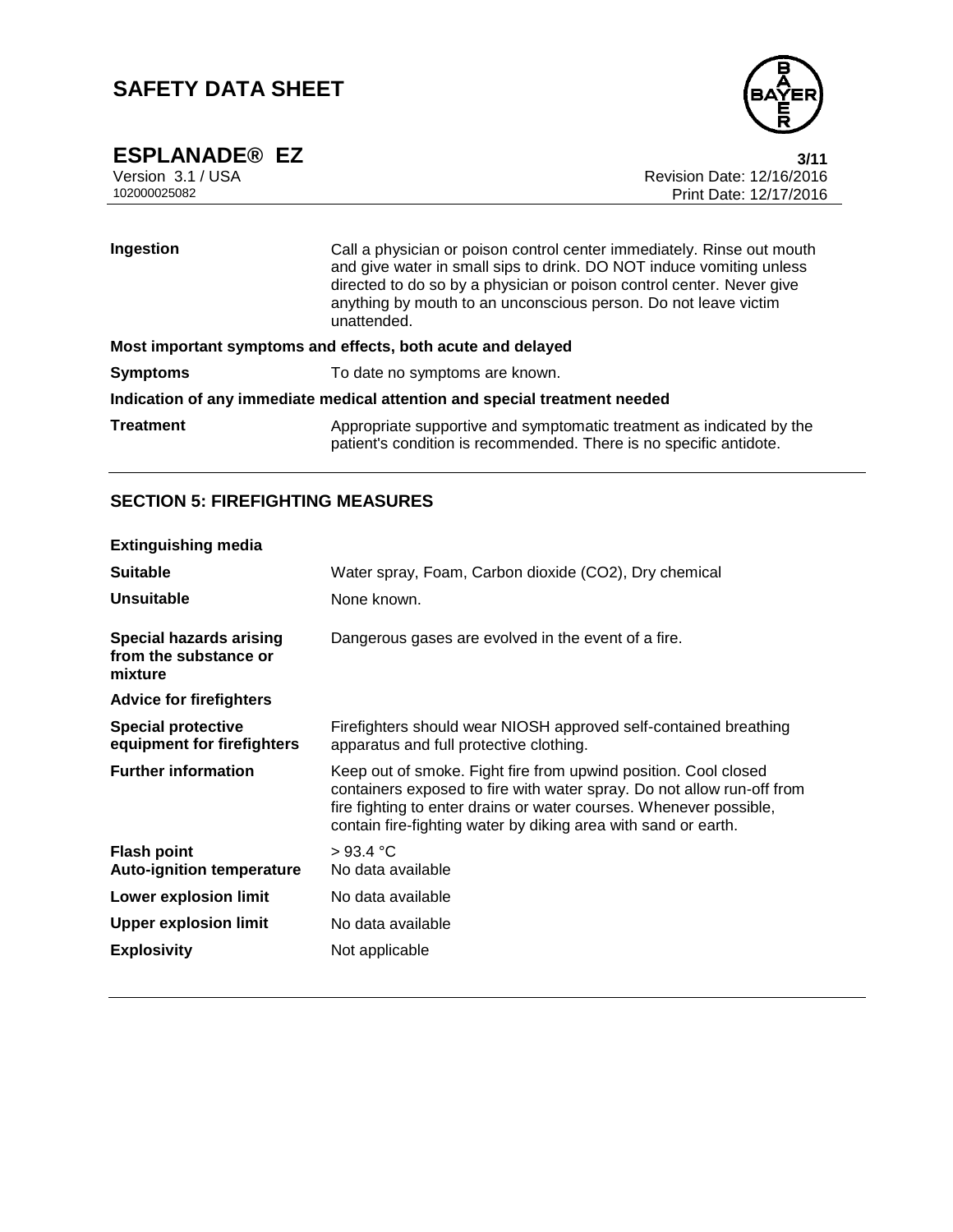

**ESPLANADE® EZ**<br>Version 3.1 / USA **4/11**<br>Revision Date: 12/16/2016 Version 3.1 / USA Revision Date: 12/16/2016 Print Date: 12/17/2016

# **SECTION 6: ACCIDENTAL RELEASE MEASURES**

**Personal precautions, protective equipment and emergency procedures Precautions Keep unauthorized people away. Isolate hazard area. Avoid contact** with spilled product or contaminated surfaces. **Methods and materials for containment and cleaning up Methods for cleaning up** Soak up with inert absorbent material (e.g. sand, silica gel, acid binder, universal binder, sawdust). Collect and transfer the product into a properly labelled and tightly closed container. Clean contaminated floors and objects thoroughly, observing environmental regulations. **Additional advice** Use personal protective equipment. If material is accidentally spilled, do not allow to enter soil, waterways or waste water canal. Do not allow product to contact non-target plants. **Reference to other sections** Information regarding safe handling, see section 7. Information regarding personal protective equipment, see section 8. Information regarding waste disposal, see section 13.

# **SECTION 7: HANDLING AND STORAGE**

#### **Precautions for safe handling**

| Advice on safe handling                                 | Handle and open container in a manner as to prevent spillage. Maintain<br>exposure levels below the exposure limit through the use of general and<br>local exhaust ventilation.                                                                                                        |
|---------------------------------------------------------|----------------------------------------------------------------------------------------------------------------------------------------------------------------------------------------------------------------------------------------------------------------------------------------|
| Hygiene measures                                        | Remove soiled clothing immediately and clean thoroughly before using<br>again. Wash thoroughly and put on clean clothing.                                                                                                                                                              |
|                                                         | Conditions for safe storage, including any incompatibilities                                                                                                                                                                                                                           |
| <b>Requirements for storage</b><br>areas and containers | Store in a cool, dry place and in such a manner as to prevent cross<br>contamination with other crop protection products, fertilizers, food, and<br>feed. Store in original container and out of the reach of children,<br>preferably in a locked storage area. Protect from freezing. |

## **SECTION 8: EXPOSURE CONTROLS/PERSONAL PROTECTION**

#### **Control parameters**

| <b>Components</b>                          | CAS-No.     | <b>Control parameters</b>      | <b>Update</b> | <b>Basis</b> |
|--------------------------------------------|-------------|--------------------------------|---------------|--------------|
| Indaziflam                                 | 950782-86-2 | $0.14 \text{ mg/m}$ 3<br>(TWA) |               | OES BCS*     |
| Diquat dibromide<br>(Respirable fraction.) | 85-00-7     | $0.1$ mg/m $3$<br>(TWA)        | 03 2014       | <b>ACGIH</b> |
| Diquat dibromide                           | 85-00-7     | $0.5$ mg/m $3$                 | 03 2014       | <b>ACGIH</b> |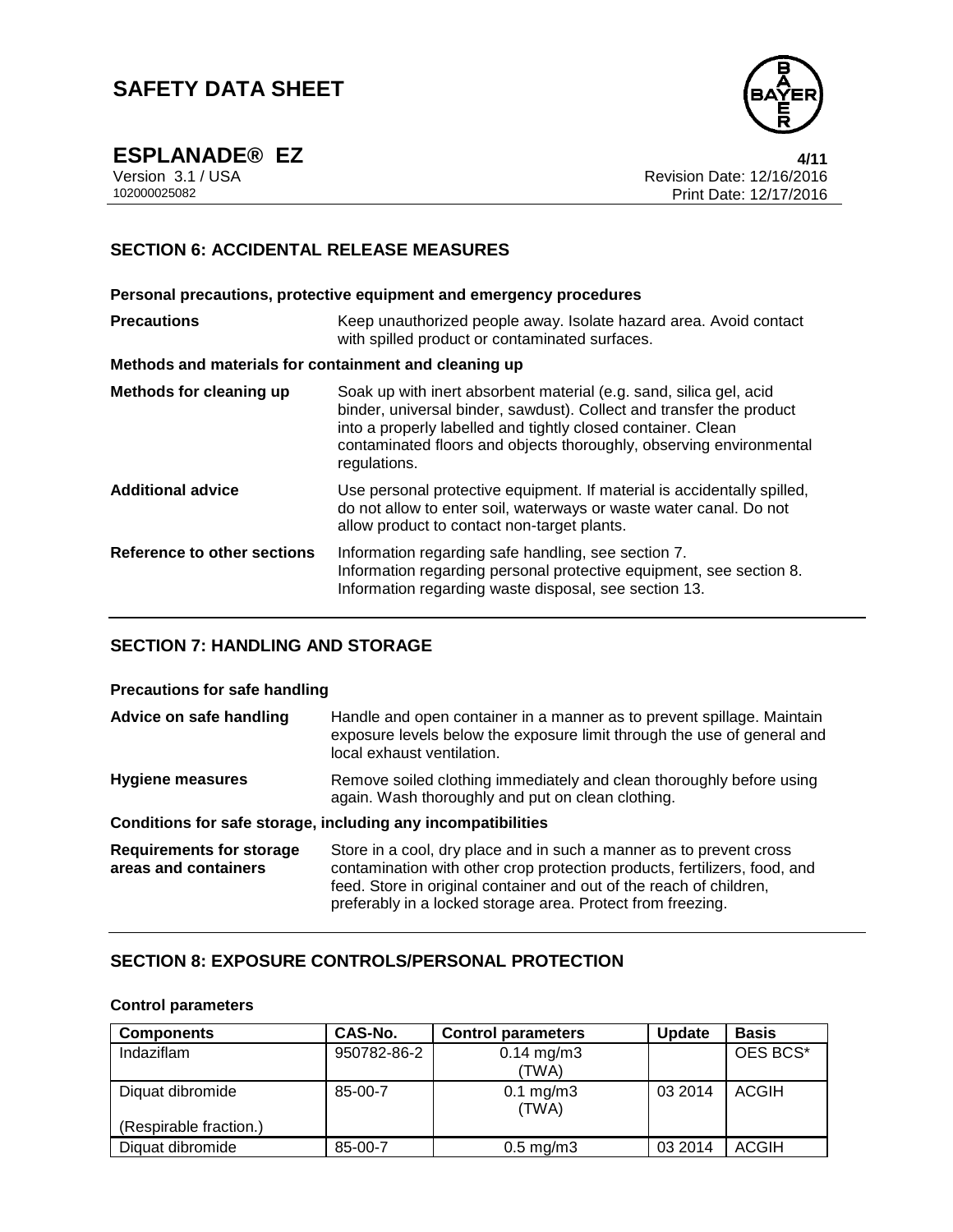

**ESPLANADE® EZ** 5/11<br>Version 3.1 / USA 5/11<br>Revision Date: 12/16/2016 Version 3.1 / USA Revision Date: 12/16/2016 Print Date: 12/17/2016

| (Inhalable fraction.)              |            | (TWA)                           |         |               |
|------------------------------------|------------|---------------------------------|---------|---------------|
| Diquat dibromide                   | 85-00-7    | $0.5$ mg/m $3$<br>(REL)         | 2010    | <b>NIOSH</b>  |
| Diquat dibromide                   | 85-00-7    | $0.5$ mg/m $3$<br>(TWA)         | 06 2008 | TN OEL        |
| Diquat dibromide                   | 85-00-7    | $0.1$ ug/m $3$<br>(AN ESL)      | 07 2011 | <b>TX ESL</b> |
| Diquat dibromide                   | 85-00-7    | 1 <sub>ug</sub> /m3<br>(ST ESL) | 07 2011 | <b>TX ESL</b> |
| Diquat dibromide<br>(Total dust.)  | 85-00-7    | $0.5$ mg/m $3$<br>(TWA PEL)     | 08 2010 | US CA OEL     |
| Glyphosate, isopropylamine<br>salt | 38641-94-0 | 5 <sub>ug</sub> /m3<br>(AN ESL) | 03 2014 | <b>TX ESL</b> |
| Glyphosate, isopropylamine<br>salt | 38641-94-0 | $50$ ug/m $3$<br>(ST ESL)       | 03 2014 | <b>TX ESL</b> |

\*OES BCS: Internal Bayer AG, Crop Science Division "Occupational Exposure Standard"

## **Exposure controls**

#### **Personal protective equipment**

In normal use and handling conditions please refer to the label and/or leaflet. In all other cases the following recommendations would apply.

| <b>Respiratory protection</b>      | When respirators are required, select NIOSH approved equipment<br>based on actual or potential airborne concentrations and in<br>accordance with the appropriate regulatory standards and/or industry                                             |
|------------------------------------|---------------------------------------------------------------------------------------------------------------------------------------------------------------------------------------------------------------------------------------------------|
|                                    | recommendations.                                                                                                                                                                                                                                  |
| <b>Hand protection</b>             | Chemical resistant nitrile rubber gloves                                                                                                                                                                                                          |
| Eye protection                     | Safety glasses with side-shields                                                                                                                                                                                                                  |
| Skin and body protection           | Wear long-sleeved shirt and long pants and shoes plus socks.                                                                                                                                                                                      |
| <b>General protective measures</b> | Wash hands thoroughly with soap and water after handling and<br>before eating, drinking, chewing gum, using tobacco, using the toilet<br>or applying cosmetics.<br>Do not allow children or pets to enter the treated area until it has<br>dried. |

# **SECTION 9. PHYSICAL AND CHEMICAL PROPERTIES**

| Appearance             | white to pink     |
|------------------------|-------------------|
| <b>Physical State</b>  | liquid            |
| Odor                   | characteristic    |
| <b>Odour Threshold</b> | No data available |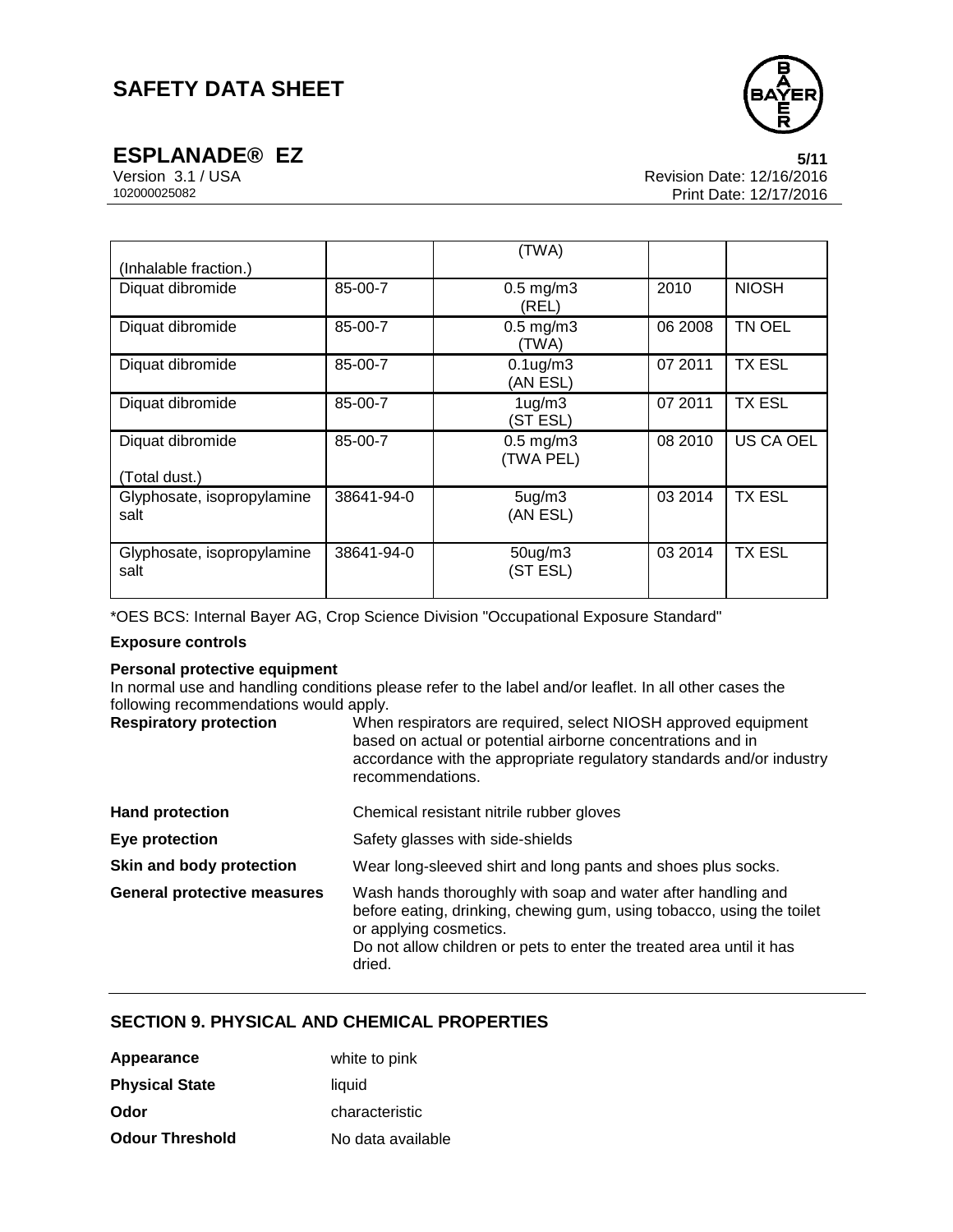

**ESPLANADE® EZ** 6/11<br>Version 3.1 / USA 6/11<br>Revision Date: 12/16/2016 Version 3.1 / USA Revision Date: 12/16/2016 Print Date: 12/17/2016

| рH                                                      | $4.0 - 6.0$ at 100 %                   |
|---------------------------------------------------------|----------------------------------------|
| <b>Vapor Pressure</b>                                   | No data available                      |
| Vapor Density (Air = 1)                                 | No data available                      |
| <b>Density</b>                                          | 1.10 g/cm <sup>3</sup> at 20 °C        |
| <b>Evaporation rate</b>                                 | No data available                      |
| <b>Boiling Point</b><br><b>Melting / Freezing Point</b> | No data available<br>No data available |
| <b>Water solubility</b>                                 | soluble                                |
| <b>Minimum Ignition Energy</b>                          | Not applicable                         |
| <b>Decomposition</b><br>temperature                     | No data available                      |
| <b>Partition coefficient: n-</b><br>octanol/water       | No data available                      |
| Viscosity                                               | 300 - 800 cps                          |
| <b>Flash point</b><br><b>Auto-ignition temperature</b>  | >93.4 °C<br>No data available          |
| <b>Lower explosion limit</b>                            | No data available                      |
| <b>Upper explosion limit</b>                            | No data available                      |
| <b>Explosivity</b>                                      | Not applicable                         |

# **SECTION 10: STABILITY AND REACTIVITY**

| <b>Reactivity</b>                            |                                                                                         |
|----------------------------------------------|-----------------------------------------------------------------------------------------|
| <b>Thermal decomposition</b>                 | No data available                                                                       |
| <b>Chemical stability</b>                    | Stable under recommended storage conditions.                                            |
| <b>Possibility of hazardous</b><br>reactions | No hazardous reactions when stored and handled according to<br>prescribed instructions. |
| <b>Conditions to avoid</b>                   | freezing                                                                                |
| <b>Incompatible materials</b>                | No data available                                                                       |
| <b>Hazardous decomposition</b><br>products   | No decomposition products expected under normal conditions of use.                      |

# **SECTION 11: TOXICOLOGICAL INFORMATION**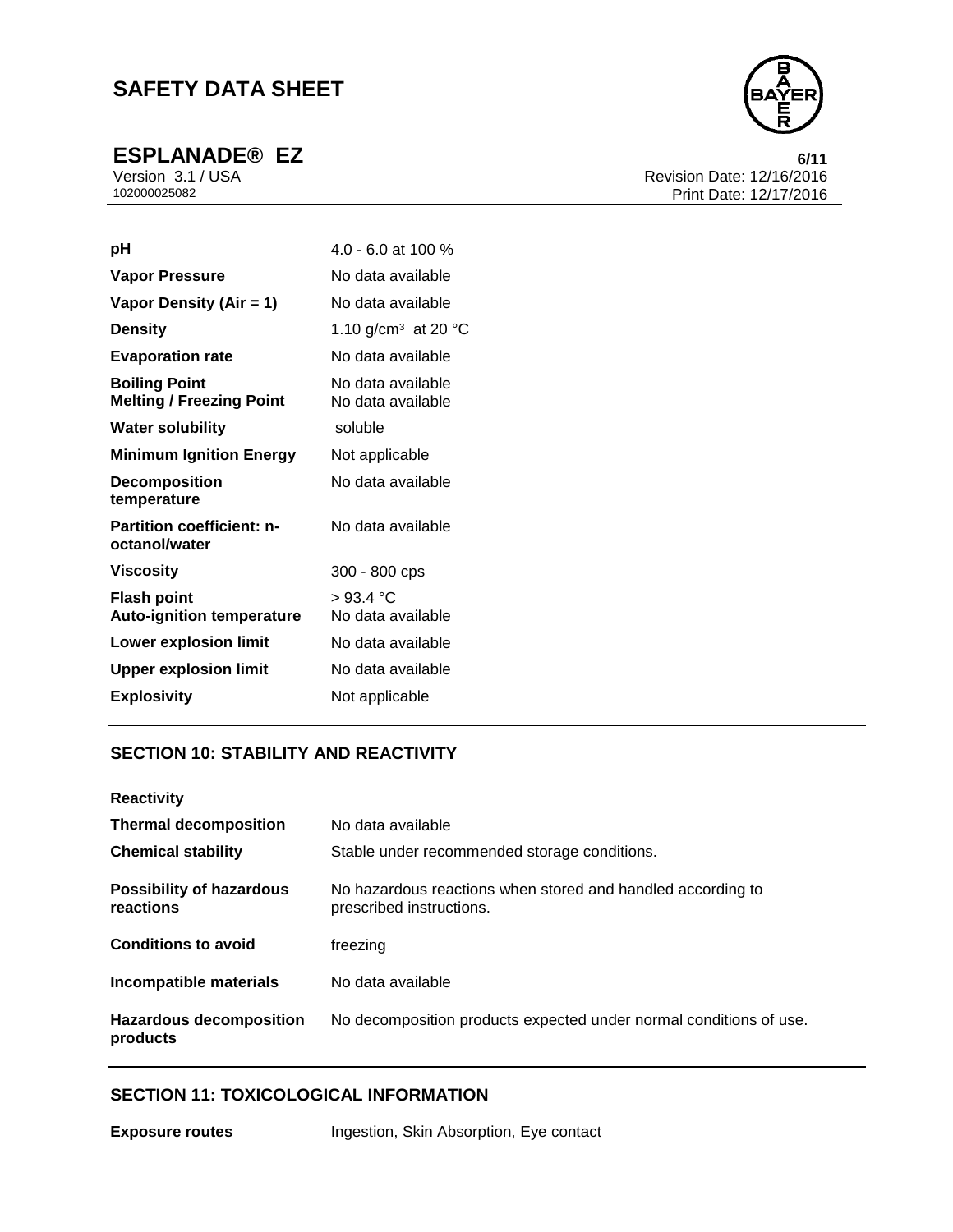

**ESPLANADE® EZ 7/11**

Version 3.1 / USA Revision Date: 12/16/2016<br>102000025082<br>Print Date: 12/17/2016 Print Date: 12/17/2016

| <b>Immediate Effects</b><br>Eye      | Moderate eye irritation.                                                                    |  |
|--------------------------------------|---------------------------------------------------------------------------------------------|--|
| <b>Skin</b>                          | May cause skin irritation. Harmful if absorbed through skin.                                |  |
| Ingestion                            | Harmful if swallowed.                                                                       |  |
| Information on toxicological effects |                                                                                             |  |
| <b>Acute oral toxicity</b>           | LD50 (Rat) $> 5,000$ mg/kg                                                                  |  |
| <b>Acute inhalation toxicity</b>     | $LC50$ (Rat) > 2.04 mg/l<br>Exposure time: 4 h<br>Determined in the form of liquid aerosol. |  |
| <b>Acute dermal toxicity</b>         | LD50 (Rabbit) $> 2,000$ mg/kg                                                               |  |
| <b>Skin irritation</b>               | Moderate skin irritation. (Rabbit)                                                          |  |
| <b>Eye irritation</b>                | Mild eye irritation. (Rabbit)                                                               |  |
| <b>Sensitisation</b>                 | Non-sensitizing. (Guinea pig)                                                               |  |

#### **Assessment STOT Specific target organ toxicity – repeated exposure**

Indaziflam caused neurobehavioral effects and/or neuropathological changes in subchronic studies in rats and dogs.

Glyphosate did not cause specific target organ toxicity in experimental animal studies. Diquat dibromide caused specific target organ toxicity in experimental animal studies in the following organ(s): Eyes, Kidney. Diquat dibromide caused Cataract in animal studies.

#### **Assessment mutagenicity**

Indaziflam was not mutagenic or genotoxic in a battery of in vitro and in vivo tests. Glyphosate was not mutagenic or genotoxic in a battery of in vitro and in vivo tests. Diquat dibromide was not mutagenic or genotoxic in a battery of in vitro and in vivo tests.

#### **Assessment carcinogenicity**

**ACGIH**

Indaziflam was not carcinogenic in lifetime feeding studies in rats and mice. Glyphosate was not carcinogenic in lifetime feeding studies in rats and mice. Diquat dibromide was not carcinogenic in lifetime feeding studies in rats and mice.

#### **Assessment toxicity to reproduction**

Indaziflam was not a primary reproductive toxicant in a two-generation study in rats.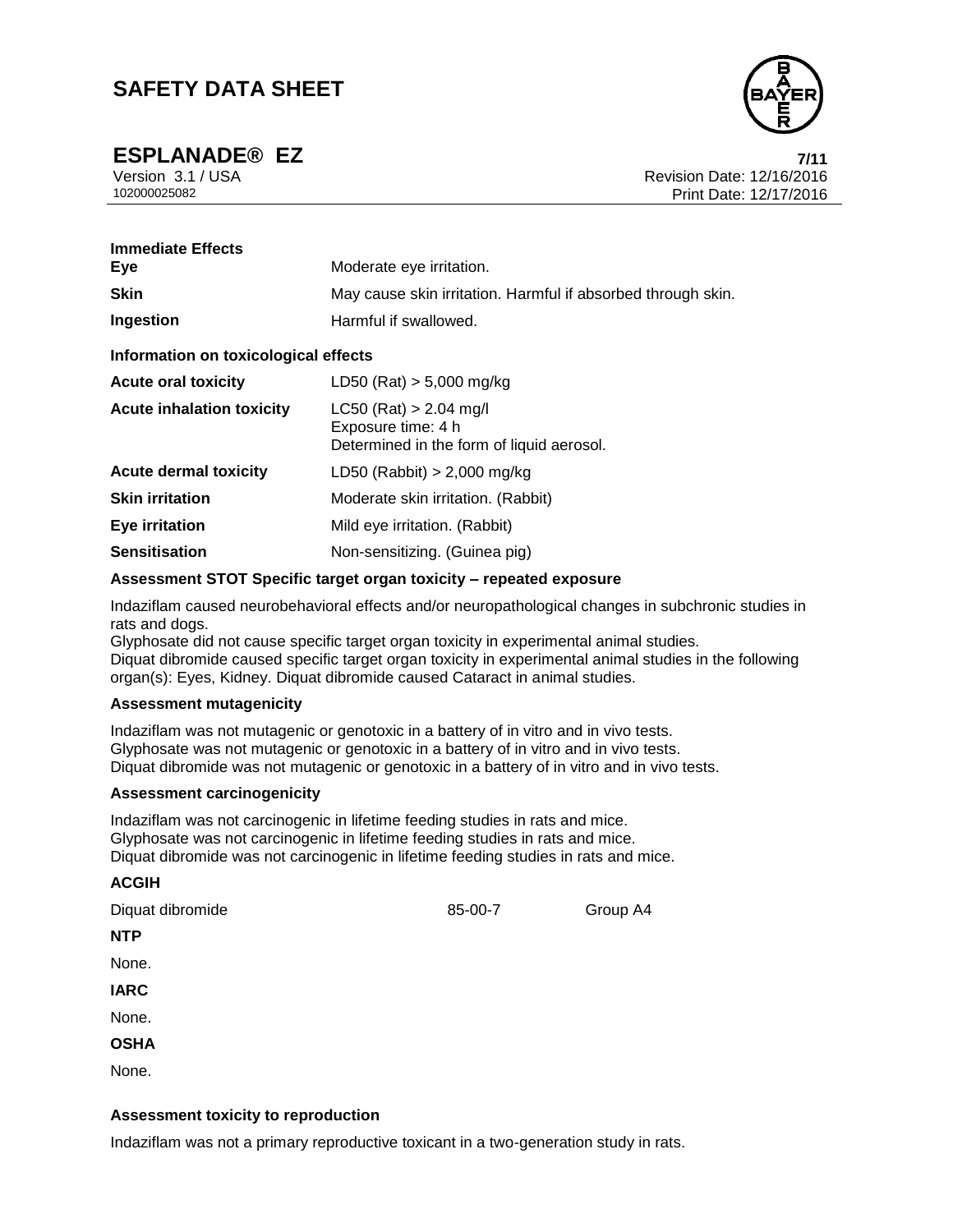

**ESPLANADE® EZ**<br>Version 3.1/USA 8/11<br>Revision Date: 12/16/2016 Version 3.1 / USA Revision Date: 12/16/2016 Print Date: 12/17/2016

Glyphosate did not cause reproductive toxicity in a two-generation study in rats. Diquat dibromide did not cause reproductive toxicity in a two-generation study in rats.

## **Assessment developmental toxicity**

Indaziflam did not cause developmental toxicity in rats and rabbits. Glyphosate did not cause developmental toxicity in rats and rabbits. Diquat dibromide caused developmental toxicity only at dose levels toxic to the dams. The developmental effects seen with Diquat dibromide are related to maternal toxicity.

#### **Further information**

Only acute toxicity studies have been performed on the formulated product. The non-acute information pertains to the active ingredient(s).

# **SECTION 12: ECOLOGICAL INFORMATION**

| <b>Toxicity to fish</b>                     | LC50 (Oncorhynchus mykiss (rainbow trout)) 0.572 mg/l<br>Exposure time: 96 h<br>The value mentioned relates to the active ingredient indaziflam.                           |  |  |
|---------------------------------------------|----------------------------------------------------------------------------------------------------------------------------------------------------------------------------|--|--|
|                                             | LC50 (Lepomis macrochirus (Bluegill sunfish)) 13.9 ppm<br>The value mentioned relates to the active ingredient diquat dibromide.                                           |  |  |
|                                             | LC50 (Oncorhynchus mykiss (rainbow trout)) 14.8 ppm<br>The value mentioned relates to the active ingredient diquat dibromide.                                              |  |  |
| <b>Toxicity to aquatic</b><br>invertebrates | EC50 (Daphnia magna (Water flea)) > 9.88 mg/l<br>Exposure time: 48 h<br>The value mentioned relates to the active ingredient indaziflam.                                   |  |  |
|                                             | EC50 (Daphnia (water flea)) 0.77 - 1.19 ppm<br>The value mentioned relates to the active ingredient diquat dibromide.                                                      |  |  |
| <b>Toxicity to aquatic plants</b>           | IC50 (Raphidocelis subcapitata (freshwater green alga)) 0.134 mg/l<br>Growth rate; Exposure time: 96 h<br>The value mentioned relates to the active ingredient indaziflam. |  |  |
| <b>Biodegradability</b>                     | Indaziflam:<br>Not rapidly biodegradable<br>Diquat dibromide:<br>Not rapidly biodegradable<br>Glyphosate:<br>Not rapidly biodegradable                                     |  |  |
| Koc                                         | Indaziflam: Koc: 496<br>Diquat dibromide: Koc: 2184750<br>Glyphosate: Koc: 6920                                                                                            |  |  |
| <b>Bioaccumulation</b>                      | Indaziflam: Bioconcentration factor (BCF) 66<br>Does not bioaccumulate.<br>Diquat dibromide: Bioconcentration factor (BCF) 1<br>Does not bioaccumulate.<br>Glyphosate:     |  |  |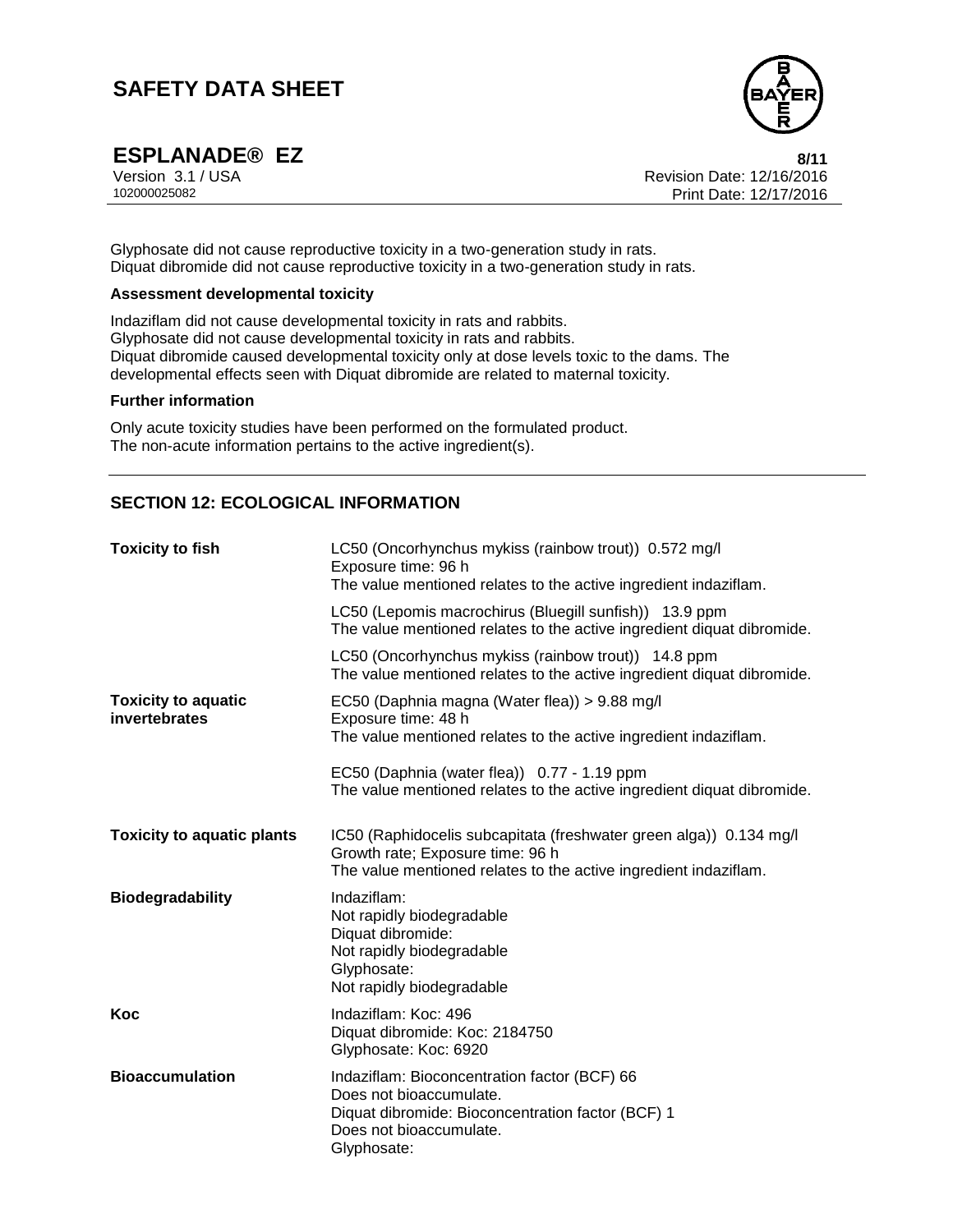

**ESPLANADE® EZ 9/11** Version 3.1 / USA Revision Date: 12/16/2016 Print Date: 12/17/2016

|                                  | Does not bioaccumulate.                                                                                                                                                                                                                                                                                                                                                                                                                                                                         |
|----------------------------------|-------------------------------------------------------------------------------------------------------------------------------------------------------------------------------------------------------------------------------------------------------------------------------------------------------------------------------------------------------------------------------------------------------------------------------------------------------------------------------------------------|
| <b>Mobility in soil</b>          | Indaziflam: Moderately mobile in soils<br>Diquat dibromide: Immobile in soil<br>Glyphosate: Immobile in soil                                                                                                                                                                                                                                                                                                                                                                                    |
| <b>Environmental precautions</b> | Do not allow to get into surface water, drains and ground water.<br>Do not contaminate surface or ground water by cleaning equipment or<br>disposal of wastes, including equipment wash water.<br>Drift and runoff from treated areas may be hazardous to aquatic<br>organisms in adjacent sites.<br>Drift or runoff from treated areas may adversely affect non-target plants.<br>Do not apply when weather conditions favor runoff or drift.<br>Apply this product as specified on the label. |

# **SECTION 13: DISPOSAL CONSIDERATIONS**

## **Waste treatment methods**

| <b>Product</b>          | It is best to use all of the product in accordance with label directions. If it<br>is necessary to dispose of unused product, please follow container label<br>instructions and applicable local guidelines.<br>Never place unused product down any indoor or outdoor drain. |
|-------------------------|------------------------------------------------------------------------------------------------------------------------------------------------------------------------------------------------------------------------------------------------------------------------------|
| Contaminated packaging  | Do not re-use empty containers.<br>Place empty container in trash.                                                                                                                                                                                                           |
| <b>RCRA Information</b> | Characterization and proper disposal of this material as a special or<br>hazardous waste is dependent upon Federal, State and local laws and<br>are the user's responsibility. RCRA classification may apply.                                                                |

## **SECTION 14: TRANSPORT INFORMATION**

| 49CFR                    | Not dangerous goods / not hazardous material |  |  |
|--------------------------|----------------------------------------------|--|--|
| <b>IMDG</b>              |                                              |  |  |
| UN number                | 3082                                         |  |  |
| Class                    | 9                                            |  |  |
| Packaging group          | Ш                                            |  |  |
| Marine pollutant         | <b>YES</b>                                   |  |  |
| Proper shipping name     | ENVIRONMENTALLY HAZARDOUS SUBSTANCE, LIQUID, |  |  |
|                          | N.O.S.                                       |  |  |
|                          | (INDAZIFLAM, DIQUAT DIBROMIDE SOLUTION)      |  |  |
| <b>IATA</b>              |                                              |  |  |
| UN number                | 3082                                         |  |  |
| Class                    | 9                                            |  |  |
| Packaging group          | Ш                                            |  |  |
| Environm. Hazardous Mark | YES                                          |  |  |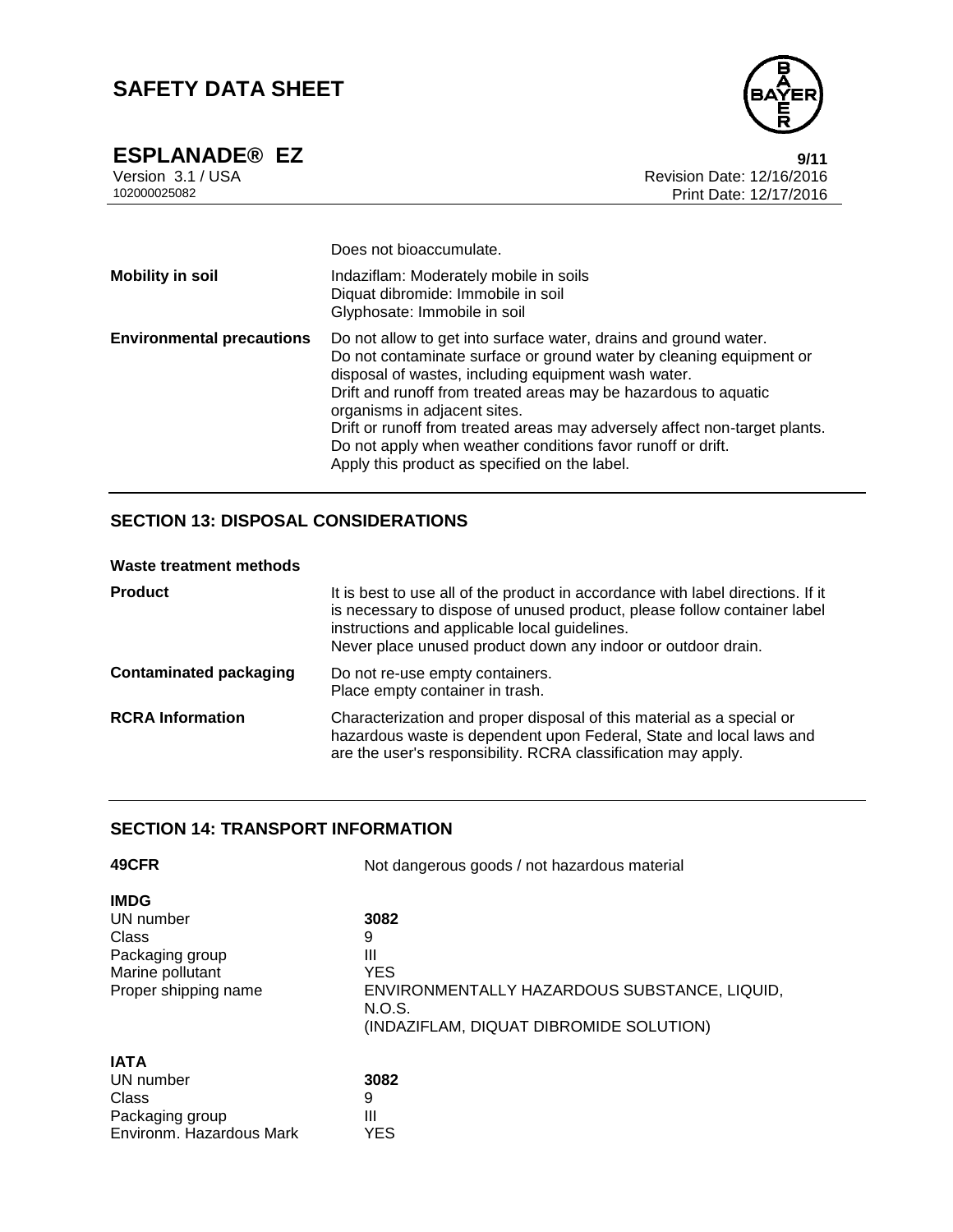

**ESPLANADE<sup>®</sup> EZ**<br>Version 3.1/USA **10/11**<br>Revision Date: 12/16/2016 Version 3.1 / USA Revision Date: 12/16/2016 Print Date: 12/17/2016

Proper shipping name ENVIRONMENTALLY HAZARDOUS SUBSTANCE, LIQUID, N.O.S. (INDAZIFLAM, DIQUAT DIBROMIDE SOLUTION )

This transportation information is not intended to convey all specific regulatory information relating to this product. It does not address regulatory variations due to package size or special transportation requirements.

## **SECTION 15: REGULATORY INFORMATION**

**EPA Registration No.** 432-1528 **US Federal Regulations TSCA list** None. **US. Toxic Substances Control Act (TSCA) Section 12(b) Export Notification (40 CFR 707, Subpt D)** None. **SARA Title III - Section 302 - Notification and Information** None. **SARA Title III - Section 313 - Toxic Chemical Release Reporting** None. **US States Regulatory Reporting CA Prop65** This product does not contain any substances known to the State of California to cause cancer. This product does not contain any substances known to the State of California to cause reproductive harm. **US State Right-To-Know Ingredients** Diquat dibromide 85-00-7 CA, IL, NJ, RI **Canadian Regulations Canadian Domestic Substance List** None. **Environmental CERCLA**

Diquat dibromide 85-00-7 **Clean Water Section 307 Priority Pollutants** None. **Safe Drinking Water Act Maximum Contaminant Levels** Diquat dibromide 85-00-7

#### **EPA/FIFRA Information:**

This chemical is a pesticide product registered by the Environmental Protection Agency and is subject to certain labeling requirements under federal pesticide law. These requirements differ from the classification criteria and hazard information required for safety data sheets, and for workplace labels of non-pesticide chemicals. Following is the hazard information required on the pesticide label: